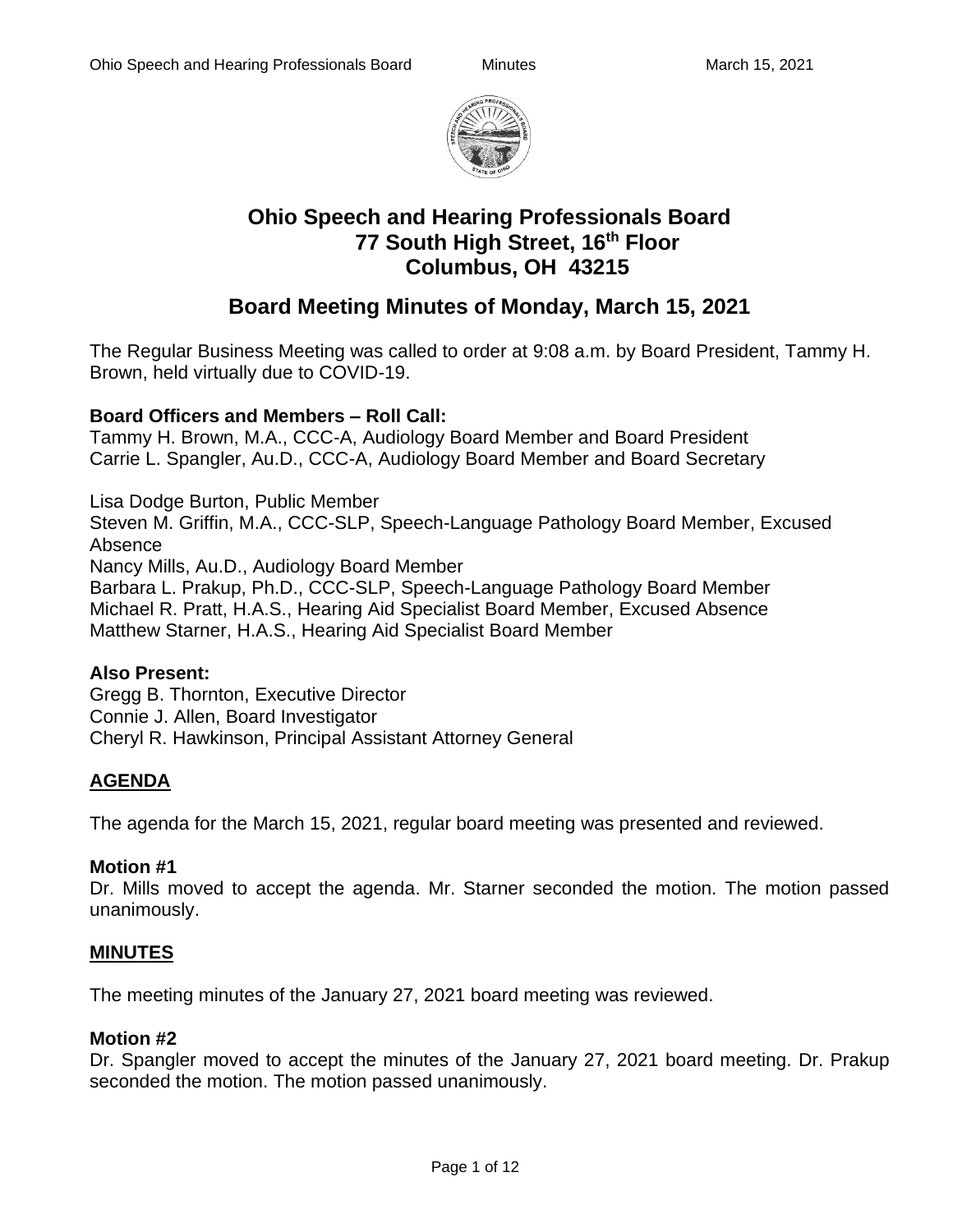## **BOARD PRESIDENT'S COMMENTS**

Tammy Brown welcomed everyone to the meeting and expressed appreciation for the board members' continued teamwork and dedication. She stated that Stephen White, Esq., was appointed to the Board on March 3, 2021 to fill the public member vacancy. Ms. Brown stated that the Board is looking forward to meeting Mr. White at the next meeting on May 12, 2021. Ms. Brown noted that the Board's Executive Director recently provided testimony in support of the Board's budget recommendation. She thanked Matt Starner, Chair of the Rules Committee, for his leadership and the committee's great start on their initiatives from 2021. She also thanked Mr. Starner and the other hearing exam proctors for their continued support and work with administering the practical exams for hearing aid fitters under the Board's Responsible Restart Plan due to the pandemic. Ms. Brown thanked the board staff for their continued teamwork.

## **EXECUTIVE DIRECTOR'S REPORT**

Mr. Thornton submitted a written report of significant activities occurring since the last Board meeting. He provided updates regarding:

- Significant meetings, presentations, and events
- Legislative and media contacts
- Year-to-date revenue and expenditures for FY 2021
- Significant legislation
- COVID-19 updates
- ASLP-IC Interstate Compact
- **E** Licensure renewal campaign
- Board appointments
- Ethics Financial Disclosure Statements
- State Audit for FY2020

## **ASSISTANT ATTORNEY GENERAL'S REPORT**

There were no legal updates from the Principal Assistant Attorney General Cheryl R. Hawkinson.

## **INVESTIGATIONS**

#### **EXECUTIVE SESSION**

#### **Motion #3**

Mr. Starner moved to enter Executive Session for the purpose of discussing investigation of charges or complaints against a licensee, regulated individual, or an applicant for the purpose of disciplinary action pursuant to R.C. §121.22.(G)(1), and which requires that such matters be kept confidential under R.C. §121.22(G)(5). Dr. Spangler seconded the motion, which passed by roll call vote as follows: Ms. Burton: Yes; Mr. Griffin: Absent; Dr. Mills: Yes; Dr. Prakup: Yes; Mr. Pratt: Absent; Dr. Spangler: Yes; Mr. Starner: Yes; and Ms. Brown: Yes

The Board went into Executive Session at 9:54 a.m. and invited the Board's Executive Director and Investigator Connie Allen to remain in attendance. The Board also invited the Assistant Attorney General to remain in attendance.

The Board returned to Public Session at 10:12 a.m.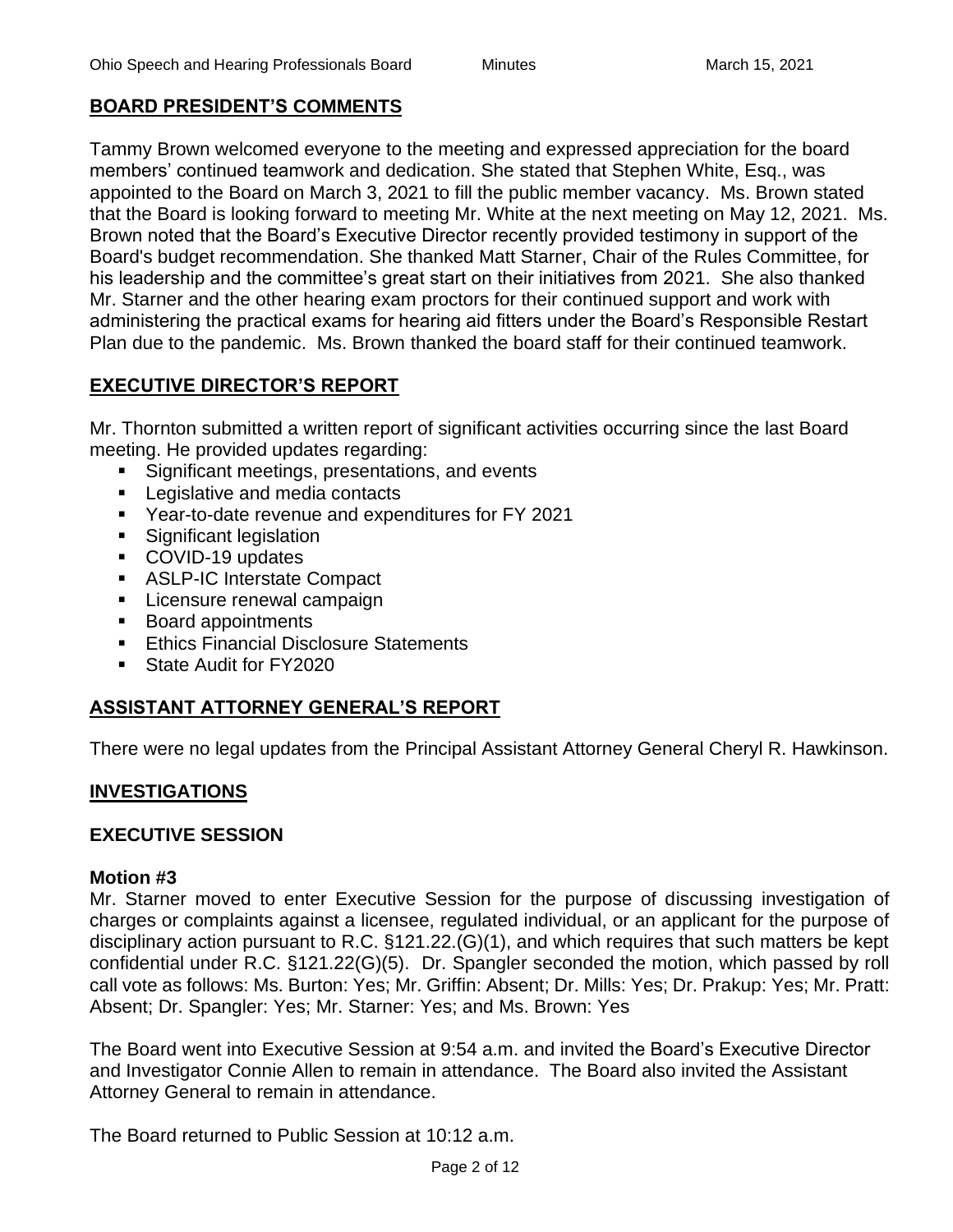## **B. Board Actions**

### **New Cases** – 2

## **CO2020-13250**

This case involves a speech-language pathologist (SLP) who documented having provided speech therapy services (805 minutes) to ten patients from November 23, 2020 through December 2, 2020, when in fact speech therapy services were not provided. This occurred at a healthcare rehabilitation facility. The services were not billed. The reason for this behavior was due to stress of the Covid-19 virus which exacerbated the licensees pre-existing depression that they are being treated for. The licensee resigned after 5 years of employment and is not currently employed. The licensee obtained speech-language pathology licensure February 2015.

Accordingly, the Investigative Review Group (IRG) recommends offering a Consent Agreement (Consent) with the following terms and conditions for violation of Ohio Revised Code (ORC) Section 4753.10(B), (E)(1), (I) and (M) and Ohio Administrative Code (OAC) Sections 4753-3- 08(B), (E)(1), (I) and (M) and 4753-9-01(C)(1)(a), (2)(a) and (6):

- 5-year suspension stayed except for 30 days. The 30-day suspension shall be served on consecutive dates from May 12, 2021 – June 12, 2021.
- Submit an affidavit to the Board attesting that they did not practice and list the dates they served suspension.
- Audit their continuing education (CE) hours for two practice bienniums.
- Prior to employment submit a statement from their mental health team/a licensed mental health professional that they are fit to practice as an SLP.
	- o The mental health team shall immediately notify the Board if they determine the licensee is not fit to practice as an SLP.
- No later than every six months, the licensee shall provide the Board with a letter from their mental health team attesting that they are continuing treatment, following their mental health care plan, and are able to perform their job as an SLP.
- The licensee shall provide the Board with a release to obtain any and all medical information related to their mental health condition within 60 days from the date the Board approves the Consent.
- The licensee and their mental health team shall immediately notify the Board if there is a relapse or change in their mental health treatment plan. If the Board receives information that the licensee is no longer in treatment or that that licensee is no longer requires treatment, the Board, in its discretion, may require the licensee to complete a mental health assessment by a mental health provider approved by the Board.
- The licensee shall notify the Board, within 10 business days, the name and address of the licensee's employer, any changes to employment, or if they are disciplined by their current employer.

If the licensee does not agree to the Consent offer, IRG recommends the Board authorize the IRG to issue a Notice of Opportunity for Hearing (NOH).

**Motion #4 CO2020-13250**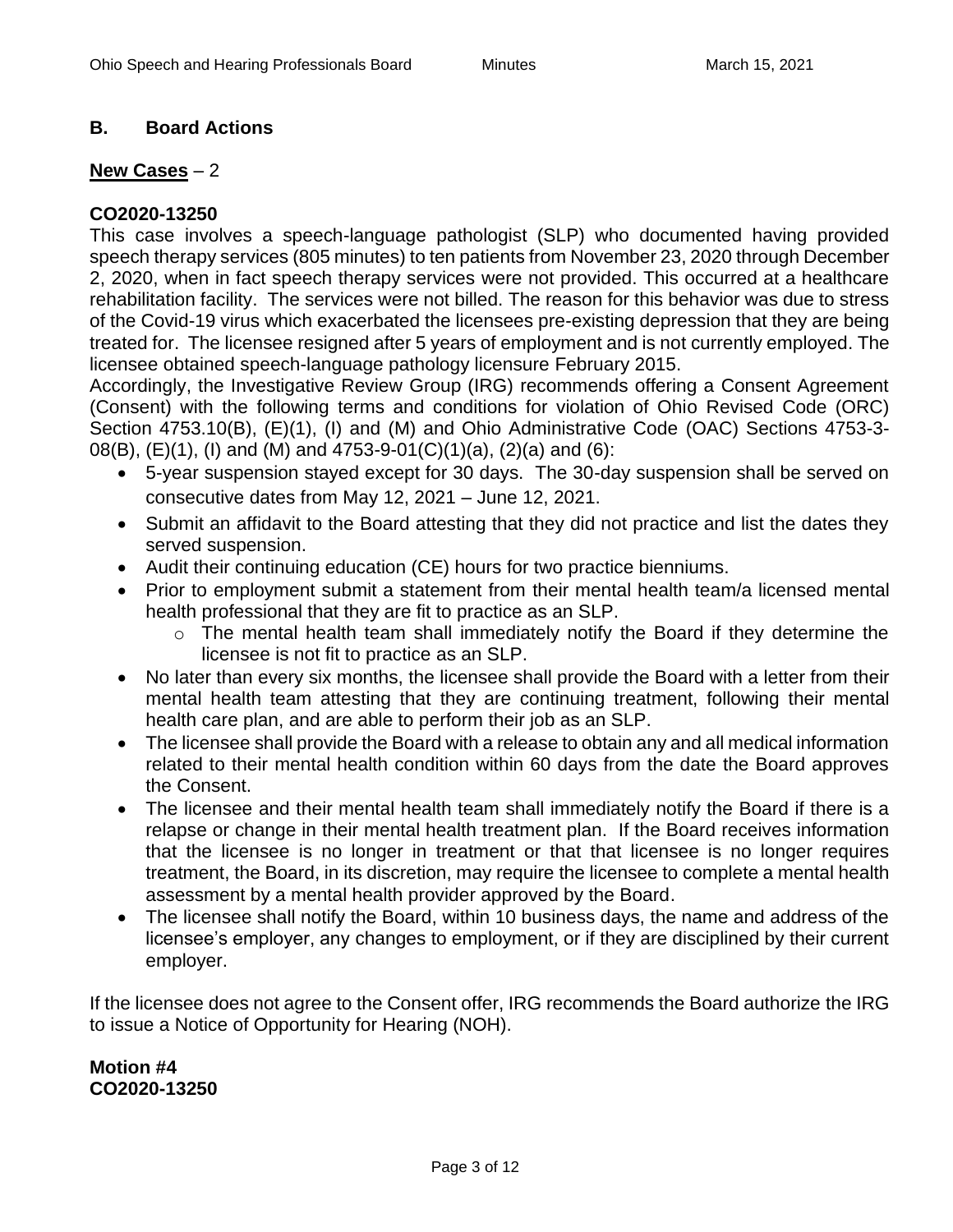Dr. Prakup moved to accept the Investigative Review Group's recommendation in case CO2020- 13250. Dr. Mills seconded the motion. The motion passed unanimously. There were no abstentions.

#### **CO2021-1520**

This case involves a SLP who practiced in a school district under their conditional speechlanguage pathology license as a fully licensed SLP the day after submitting their Supervised Professional Experience (SPE) Report and Contacts Log (Report/Log) and without supervision. They practiced 68 days of the 122 days from September 22, 2020 – January 22, 2021, at the same location they completed their SPE. This involved 66 students. 386 total therapy encounters were billed; no evaluations were billed. The district is correcting all billing.

They believed their SPE Plan "end date" and submitting their Report/Log meant automatic full licensure. They did not verify licensure on the public eLicense Ohio Lookup. The licensee obtained speech-language pathology licensure January 27, 2021 and continues to work for the same district.

Accordingly, the IRG recommends offering a Consent with the following terms and conditions for failure to abide by the requirements for conditional licensure until full licensure is granted, a violation of OAC Section 4753-3-07  $(B)(5)(c)(i)$ ,  $(C)(3)(a)$  and  $(F)(1)$ :

- Reprimand.
- Suspend 68 days staying half. The 34-day suspension shall be served on designated dates from May 12, 2021 – July 31, 2021.
- Submit an affidavit to the Board attesting that they did not practice and list the dates they served suspension.
- The Board may request from the licensee's employer to verify that the licensee did not work on the dates specified in the licensee's affidavit. If the employer indicates the licensee worked on any day(s) listed in their affidavit, the Board may institute disciplinary action.
- Complete and pass the Boards jurisprudence examination.
- Complete 2 CE hours in Ethics. Proof of completion of the 2 hours will be due within 60 days from the effective date of the Consent and shall not count towards the licensee's next renewal.

If the licensee does not agree to the Consent offer, IRG recommends the Board authorize the IRG to issue a NOH.

# **Motion #5**

### **CO2021-1520**

Dr. Mills moved to accept the Investigative Review Group's recommendation in case CO2021- 1520. Dr. Prakup seconded the motion. The vote was called by voice vote and because there were some no votes, the Board President called for a roll call vote which did not pass as follows: which passed by roll call vote as follows: Ms. Burton: Abstained; Mr. Griffin: Absent; Dr. Mills: Yes; Dr. Prakup: Yes; Mr. Pratt: Absent; Dr. Spangler: No; Mr. Starner: No; and Ms. Brown: No

## **Motion #6**

### **CO2021-1520**

Mr. Starner moved to issue a Notice of Opportunity for Hearing in Case No.CO2021-1520. Dr. Spangler seconded the motion. The motion passed unanimously. Ms. Burton abstained.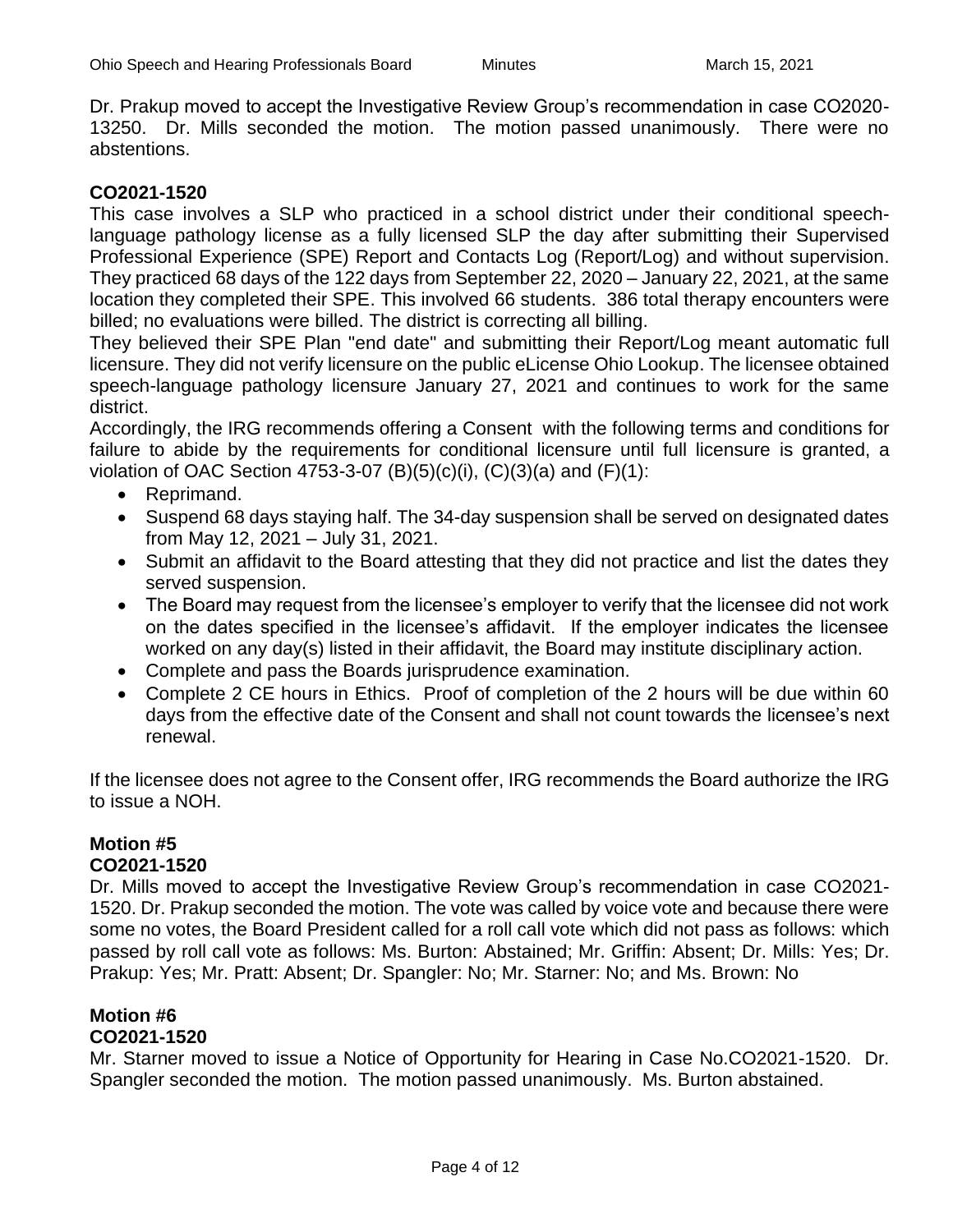## **C. Investigative Report – Ms. Allen**

| 10 |
|----|
|    |
|    |
|    |
|    |
|    |

## **Of the Investigations currently open, the Investigative Categories are listed below:**

| <b>Application Requirements Not Met</b>                |   |
|--------------------------------------------------------|---|
| <b>Billing Fraud</b>                                   |   |
| Continuing Education Violation and/or Self Report      |   |
| Conviction                                             |   |
| <b>False or Misleading Advertisement</b>               |   |
| <b>Falsified/Misleading Application</b>                |   |
| Illegal, Incompetent, or Habitually Negligent Practice |   |
| <b>Impaired Practice</b>                               |   |
| <b>Misrepresentation of Credentials</b>                |   |
| Other                                                  |   |
| <b>Practicing Under Expired/Inactive License</b>       |   |
| <b>Renewal Issue</b>                                   | 2 |
| <b>Supervised Professional Experience Violations</b>   |   |
| <b>Unlicensed Practice</b>                             | 2 |
| Unprofessional/Unethical Conduct                       | 5 |

## **Sub-Categories – Unprofessional/Unethical Conduct**

| Non-Medical Referral after Hearing Exam                       |  |
|---------------------------------------------------------------|--|
| Expired Practice in a school under ODE Pupil Services License |  |
| Standard of Practice Issue                                    |  |
| Hurt Ears by Pressing Hearing Aid Too Hard                    |  |
| Terminated as a Network Provider                              |  |

**Updates Since the last meeting** – Cases or Other Information Previously Heard by the Board; Other Enforcement Activities and/or Outcome of some of the closed cases:

- Educational Letters 1
- Abandoned Application Letters 1

## **Hearings Related**

None Scheduled to date for 2021

January 27, 2021 Reconsideration Order – Gina Now IL.03216, did not appeal the board's reconsideration order. The appeal deadline has passed.

**Returned Cases** – 3

**CO2020-1180 Janella Clarke, SP.12073**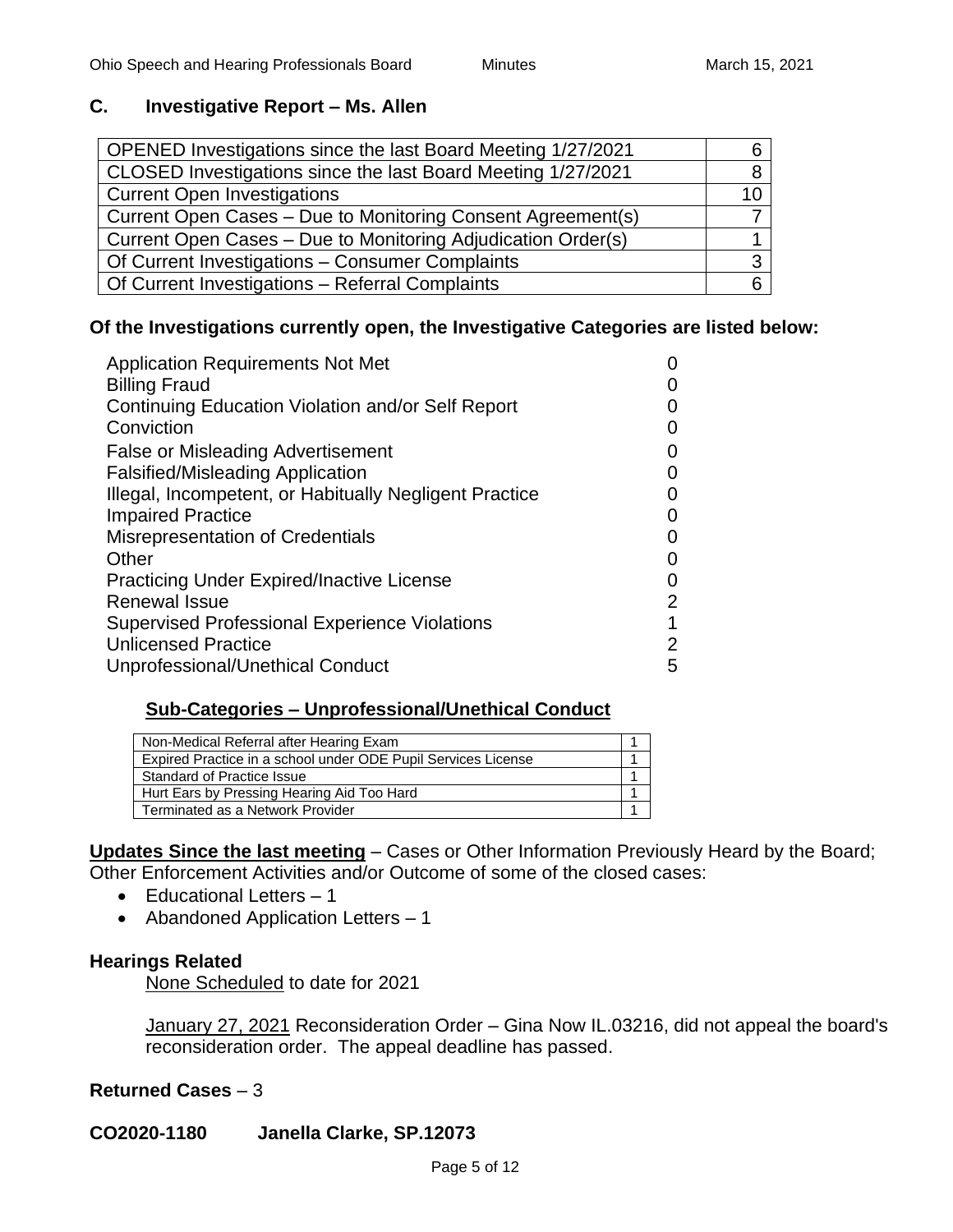June 22, 2020 the Board was updated that at the May 11, 2020 board meeting, they approved the Consent this licensee agreed to. A term per her Consent was to serve 124 days suspension on designated dates. She was to notify the Board if her employer requested she work any of the suspension dates due to the Covid-19 Pandemic. She worked 1 of the suspension dates. She was scheduled off work on dates that were not part of her original suspension dates; therefore, she served 2 of her 124 suspension days on those dates. Her Consent was modified to reflect these changes. She agreed to the Amended Consent and signed and dated it. February 27, 2021 was her last day of her 124-day suspension per her Amended Consent.

Accordingly, Investigative Review Group recommends the Board approved the Amended Consent and close this case.

# **Motion #7**

#### **CO2020-1180**

Mr. Starner moved to accept the Investigative Review Group's recommendation in case CO2020- 1180. Dr. Prakup seconded the motion. The motion passed unanimously. There were no abstentions.

#### **CO2020-11263**

This case involves a speech-language pathologist who answered Yes on their 2021-22 renewal application to the question, "Since your last renewal, restoration or license reinstatement, have you been arrested, charged and/or convicted, pled guilty or no contest, or been granted intervention in lieu of conviction for any misdemeanor or other criminal offense in the State of Ohio or in any other state, common-wealth, territory,

province, or country, (other than minor traffic violations)?" The licensee plead guilty and was convicted of Driving Under the Influence (DUI), a Misdemeanor in the First Degree, July 21, 2019, in Wadsworth Ohio Municipal Court. It is their 2nd DUI offense. The licensee obtained speechlanguage pathology licensure October 2015. The Board previously heard this case at its January 27, 2021 meeting and agreed with the Investigative Review Group's (IRG) recommendation to offer a Consent Agreement (Consent). The licensee agreed to the terms (*listed below*) and signed the Consent. Accordingly, the Investigative Review Group recommends the Board approve the signed Consent and monitor their compliance with the consent.

- *5-year suspension stayed as long as they are in compliance with the Consent terms.*
- *Reprimand.*
- *Must update the Board with employment, email address, and all other personal information within 10 days from the effective date of the Consent.*
- *Complete the following additional two pre-approved stress related continuing education (CE) courses (totaling 2.5 hours) from SpeechPathology.com and pass the post exam:*
	- o *The 3 Biggest Stressors for SLPs and What to Do About Them – 1.5 hours*
	- o *Stress, Trauma and Mindfulness: Self-Care for Healthcare Professionals – 1 hour*
		- If the licensee wants to complete 2.5 hours of different stress related CE than *above, they must submit the course information to the Board for approval. The courses must have an exam and the licensee must pass it.*
	- o *The licensee shall submit proof to the Board office no later than 60 days from effective date of the Consent that the additional 2.5 hours of CE was completed. The courses must offer a post-exam and they must pass the exam that they passed the exam.*
	- o *The additional 2.5 hours are not applicable towards the current practice biennium for renewal.*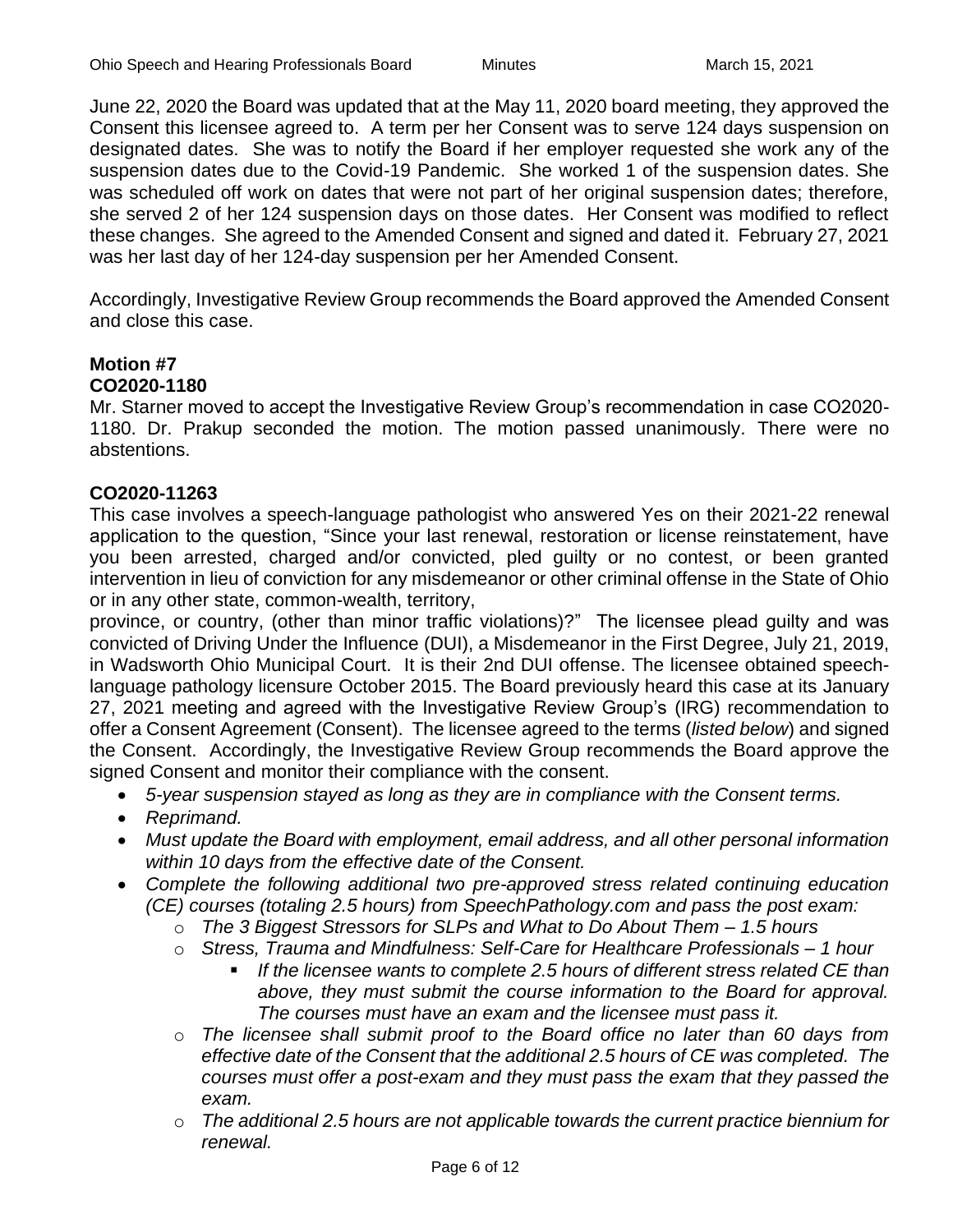- *Audit the licensees CE for the next 3 practice bienniums.*
- *Provide the Board with a release, within 10 days of the effective date of the Consent:*
	- o *for the probation officer to release the licensee's probation records to the Board.*
	- o *for the behavioral health agency to submit the licensee's information (a report) to the Board and address if the licensee is fit to practice.* 
		- The reports are to be submitted quarterly to the Board and each quarterly *report shall opine that the licensee is fit to practice as a speech-language pathologist.*
		- *Follow all recommendations by the behavioral health agency.*
	- o *to obtain the licensees Alcoholics Anonymous meetings attendance records.*
- *Complete any and all programs required by the court and/or the licensees probation officer.*
- *After release from probation and the behavioral health agency that the licensee is currently seeking services from, prior to the suspension end date the licensee can apply to have the 5-year stayed suspension amended.*
- *Report to the Board within 10 days any new conviction and/or if the licensee has resumed treatment then provide a release, within 10 days, to the Board to obtain treatment records.*

# **Motion #8**

#### **CO2020-11263**

Dr. Spangler moved to accept the Investigative Review Group's recommendation in case CO2020- 11263. Ms. Burton seconded the motion. The motion passed unanimously. There were no abstentions.

#### **CO2020-11523**

This case involves a speech-language pathologist whose transcript was never received at the Board office while conditionally licensed/while completing their Supervised Professional Experience (SPE). The licensee failed to update their email address in their eLicense Ohio portal account; therefore, they did not receive several "Submit Transcript" email notifications. After completing SPE they obtained new employment and did not notify the Board. The licensee practiced fulltime without an approved SPE Plan and supervision. The licensee obtained speechlanguage pathology licensure November 2020, the day after their transcript was received.

The Board previously heard this case at its January 27, 2021 meeting and agreed with the Investigative Review Group's (IRG) recommendation to offer a Consent Agreement (Consent). The licensee agreed to the terms (*listed below)* and signed the Consent. Accordingly, the IRG recommends the Board approve the signed Consent and close the case after the final term has been met. The January 27, 2021 term to suspend 140 days staying half has been corrected as *listed below*.

- *Reprimand.*
- *Suspend 80 days staying half. The 40 days suspension will be served on designated dates (weekends and holidays).*
- *Complete and pass the Boards jurisprudence examination.*
- *Complete 2 CE hours in Ethics. Proof of completion of the 2 hours will be due within 60 days from the effective date of the Consent.*

**Motion #9 CO2020-11523**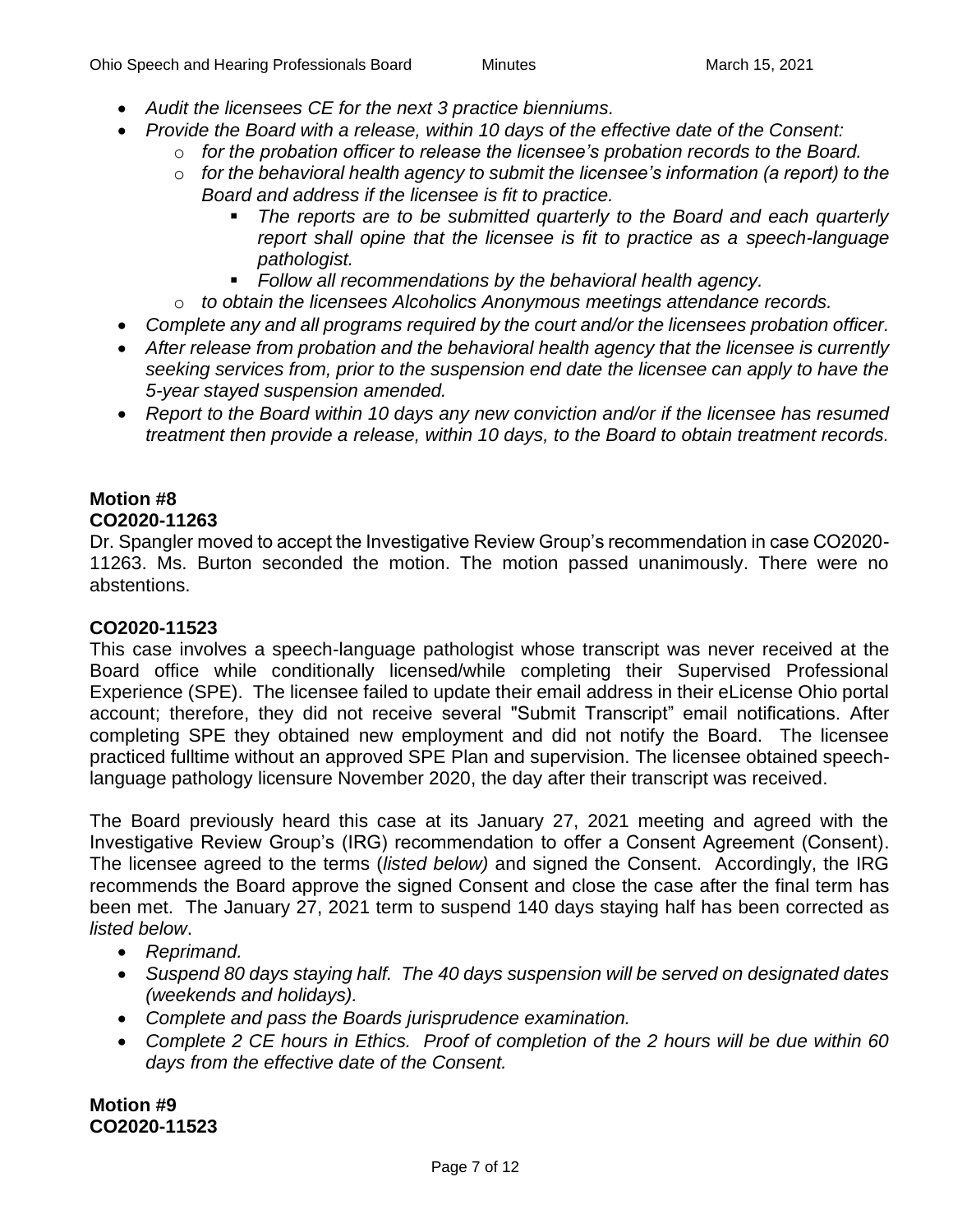Dr. Mills moved to accept the Investigative Review Group's recommendation in case CO2020- 11523. Dr. Spangler seconded the motion. The motion passed unanimously. There were no abstentions.

#### **Disciplinary Investigations Statistics for 2021 To Date**

| <b>Disciplinary Investigative Actions Taken</b>                     |                |
|---------------------------------------------------------------------|----------------|
| Hearings                                                            |                |
| <b>Adjudication Orders</b>                                          | 1              |
| <b>Consent Agreements</b>                                           | 1              |
| Consent Agreements Non-Reportable (Conditional 1 Year License)      | 0              |
| <b>Educational Letters</b>                                          | $\overline{2}$ |
| <b>Referrals to Prosecutor</b>                                      | 0              |
| <b>Referrals to Other Agencies</b>                                  | $\overline{4}$ |
| <b>Category of Disciplinary Investigative Actions Taken To Date</b> |                |
| <b>Application Requirements Not Met</b>                             | 0              |
| <b>Billing Fraud</b>                                                | $\overline{2}$ |
| <b>Continuing Education Violation</b>                               | $\pmb{0}$      |
| Conviction - Disqualifying Offense                                  | $\mathbf 0$    |
| <b>False or Misleading Advertisement</b>                            | $\overline{2}$ |
| <b>Falsified/Misleading Application</b>                             | $\mathbf 0$    |
| Illegal, Incompetent or Habitually Negligent Practice               | 0              |
| <b>Impaired Practice</b>                                            | 0              |
| <b>Misrepresentation of Credentials</b>                             | 0              |
| Other                                                               | 0              |
| <b>Practicing Under Expired/Inactive License</b>                    | 0              |
| <b>Renewal Issue</b>                                                | 11             |
| <b>Supervised Professional Experience Violations</b>                | 0              |
| <b>Unlicensed Practice</b>                                          | 3              |
| Unprofessional/Unethical Conduct                                    | 3              |

## **LICENSURE APPROVAL – Carrie Spangler**

#### **A. License Review**

#### **Motion #10**

Dr. Spangler moved to ratify the Audiology, Hearing Aid Dealers, Hearing Aid Fitters, Hearing Aid Satellites, Conditional Speech-Language Pathology, Speech-Language Pathology, and Trainee Permit licenses granted by the Executive Director since the last Board Meeting. Mr. Starner seconded the motion. The motion passed unanimously. There were no abstentions.

| <b>License: Number</b> | <b>Issue Date</b> | <b>Applicant Full Name</b> |
|------------------------|-------------------|----------------------------|
| SP.14276               | 1/25/2021         | Kathleen Murnen            |
| SP.14278               | 1/25/2021         | Kaitlin Anne Allen         |
| TEMP.00042-SP          | 1/25/2021         | Carolynn Prisco            |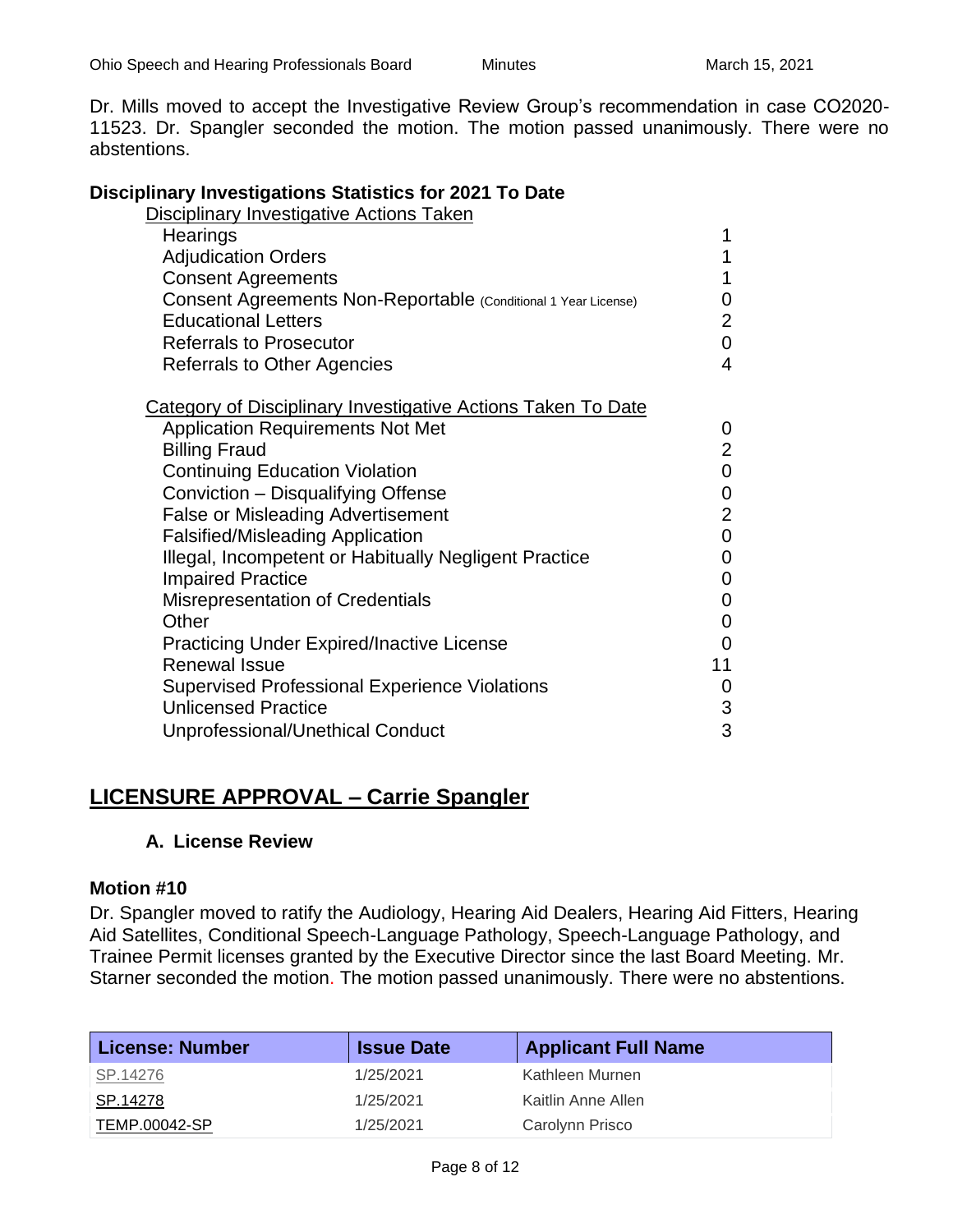| <u>SP.14275</u>         | 1/25/2021 | Lyndsey Nichole Welch             |
|-------------------------|-----------|-----------------------------------|
| <u>SP.14280</u>         | 1/25/2021 | Kathryn Santora                   |
| <u>SP.14277</u>         | 1/25/2021 | Clare Vavro                       |
| A.02293                 | 1/25/2021 | <b>Courtney Snider</b>            |
| <u>COND.20211608-SP</u> | 1/25/2021 | <b>Bradley Boyd Harless</b>       |
| <u>SP.14279</u>         | 1/25/2021 | Hannah Tully                      |
| <u>SP.14281</u>         | 1/26/2021 | Aimee Crosby Badinger             |
| SP.14282                | 1/26/2021 | Jaclyn Rachelle Perry             |
| <u>SP.14283</u>         | 1/26/2021 | Marilena Golzi                    |
| COND.20211609-SP        | 1/26/2021 | Lauren Juliana Menelle            |
| <u>SP.14285</u>         | 1/26/2021 | Heidi Ruth Dennison               |
| <u>SP.14284</u>         | 1/26/2021 | Shauna Ashley                     |
| <u>SP.14286</u>         | 1/27/2021 | Stephanie N. Summers              |
| <u>SP.14287</u>         | 2/1/2021  | Jayne Louise Walton               |
| <u>TEMP.00043-SP</u>    | 2/1/2021  | <b>Christie Rose Schulz</b>       |
| A.02294                 | 2/2/2021  | Randi Leigh Yontz                 |
| SP.14288                | 2/2/2021  | Theresa Leigh Eaton               |
| <u>SP.14289</u>         | 2/2/2021  | Andrea Guzek                      |
| <u>SP.14290</u>         | 2/3/2021  | <b>Shelby Spitz</b>               |
| <u>SP.14291</u>         | 2/3/2021  | <b>Brianna O'Reilly</b>           |
| <u>SP.14292</u>         | 2/3/2021  | Alexis Zervas                     |
| <u>TP.11246</u>         | 2/3/2021  | Antonio Terry Reynolds            |
| <u>SP.14296</u>         | 2/4/2021  | Elizabeth Mengel                  |
| <u>SP.14295</u>         | 2/4/2021  | Nichole Marie Martini             |
| <u>SP.14294</u>         | 2/4/2021  | Erika Diehl Buenaflor             |
| <u>SP.14293</u>         | 2/4/2021  | <b>Elaine Katherine Hall</b>      |
| <u>A.02295</u>          | 2/5/2021  | Deanene Hightower                 |
| SP.14300                | 2/5/2021  | Kacie Lynette Pummill             |
| IL.03441                | 2/5/2021  | Joshuah Connor Hall               |
| <u>SP.14298</u>         | 2/5/2021  | Alaisha Sayed                     |
| <u>SP.14299</u>         | 2/5/2021  | Jeanette E Beckham                |
| IL.03439                | 2/5/2021  | <b>Andrew Christian Utz</b>       |
| IL.03440                | 2/5/2021  | <b>Courtney Aaron Lange</b>       |
| <u>SP.14297</u>         | 2/5/2021  | Rachel Caroline Monnin            |
| <u>A.02298</u>          | 2/9/2021  | Analee Haas                       |
| <u>A.02297</u>          | 2/9/2021  | <b>Audrey Anne Rees</b>           |
| <u>SP.14302</u>         | 2/9/2021  | Husna Ara Shariff                 |
| <u>A.02296</u>          | 2/9/2021  | Katherine Johanna Rosin           |
| <u>SP.14301</u>         | 2/9/2021  | <b>Rachel Christina Steele</b>    |
| <u>SP.14303</u>         | 2/11/2021 | Jill Champagne                    |
| <u>COND.20211610-SP</u> | 2/11/2021 | <b>Tabitha Noel McCloud-James</b> |
| SP.14304                | 2/11/2021 | Katelyn Rose Felix                |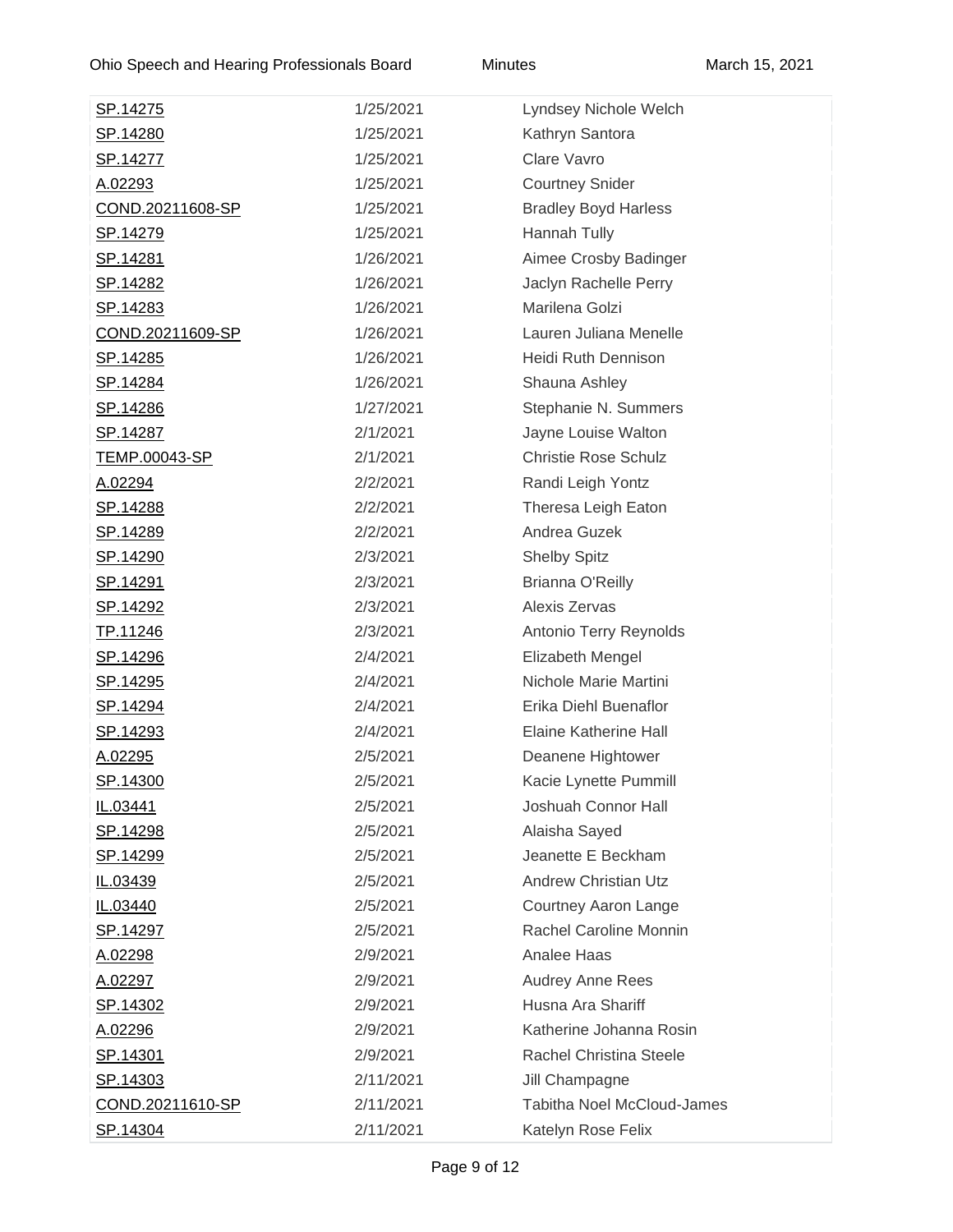| <u>SP.14305</u>      | 2/16/2021 | Kerry Jo Murphy                  |
|----------------------|-----------|----------------------------------|
| HAD.00104-SAT        | 2/16/2021 | Debra H Valatka                  |
| <u>HAD.00105-SAT</u> | 2/16/2021 | Hassan Abbass                    |
| SP.14307             | 2/17/2021 | Heather R. Owens                 |
| IL.03442             | 2/17/2021 | Amanda Kathleen Benjamin         |
| A.02299              | 2/17/2021 | Rachel Beth Walters-Stout        |
| SP.14306             | 2/17/2021 | <b>Kevin Farr</b>                |
| COND.20211611-SP     | 2/18/2021 | Ravikiran Balsa                  |
| <u>SP.14311</u>      | 2/18/2021 | <b>Bridget Roseman</b>           |
| <u>SP.14310</u>      | 2/18/2021 | <b>Heather Sokol</b>             |
| SP.14308             | 2/18/2021 | <b>Brianne Kosch</b>             |
| SP.14309             | 2/18/2021 | <b>Heidi Fleming</b>             |
| <u>SP.14312</u>      | 2/23/2021 | Samantha Wallace                 |
| IL.03443             | 2/23/2021 | Alexander James Lakos            |
| IL.03444             | 2/23/2021 | Jeffrey Babione                  |
| <u>SP.14313</u>      | 2/23/2021 | Kathy Lynn Powell                |
| HAD.00106-SAT        | 2/25/2021 | Philip Hirsh                     |
| TP.11247             | 2/25/2021 | Mike Eugene Chandler             |
| SP.14314             | 2/26/2021 | <b>Brooke Catherine Loughery</b> |
| HAD.03380            | 2/26/2021 | Adrianne Riedel                  |
| <u>SP.14317</u>      | 2/26/2021 | Jacqueline Bonnette              |
| HAD.03379            | 2/26/2021 | Dorian L. Economos               |
| <u>SP.14315</u>      | 2/26/2021 | Dawn Hopkins                     |
| <u>SP.14318</u>      | 2/26/2021 | Natasha Kae Niese                |
| <u>SP.14319</u>      | 2/26/2021 | Kara Fuson                       |
| SP.14316             | 2/26/2021 | Susan Kay Ross                   |
| IL.03445             | 3/1/2021  | Devon Maeve Lovett               |
| AIDE.10120-A         | 3/1/2021  | <b>Heather Alisha Reed</b>       |
| <u>SP.14320</u>      | 3/2/2021  | Kaley Samantha Bell              |
| SP.14322             | 3/2/2021  | Marie Elizabeth Dean             |
| SP.14321             | 3/2/2021  | Cody Wyatt Dew                   |
| SP.14323             | 3/3/2021  | Hayley Allyn Brodt               |
| SP.14324             | 3/3/2021  | Alicia Joneka Earl               |

## **Audiology Aides**

**None** 

# **Speech-Language Pathology Aides**

None

## **Licensure Applications**

None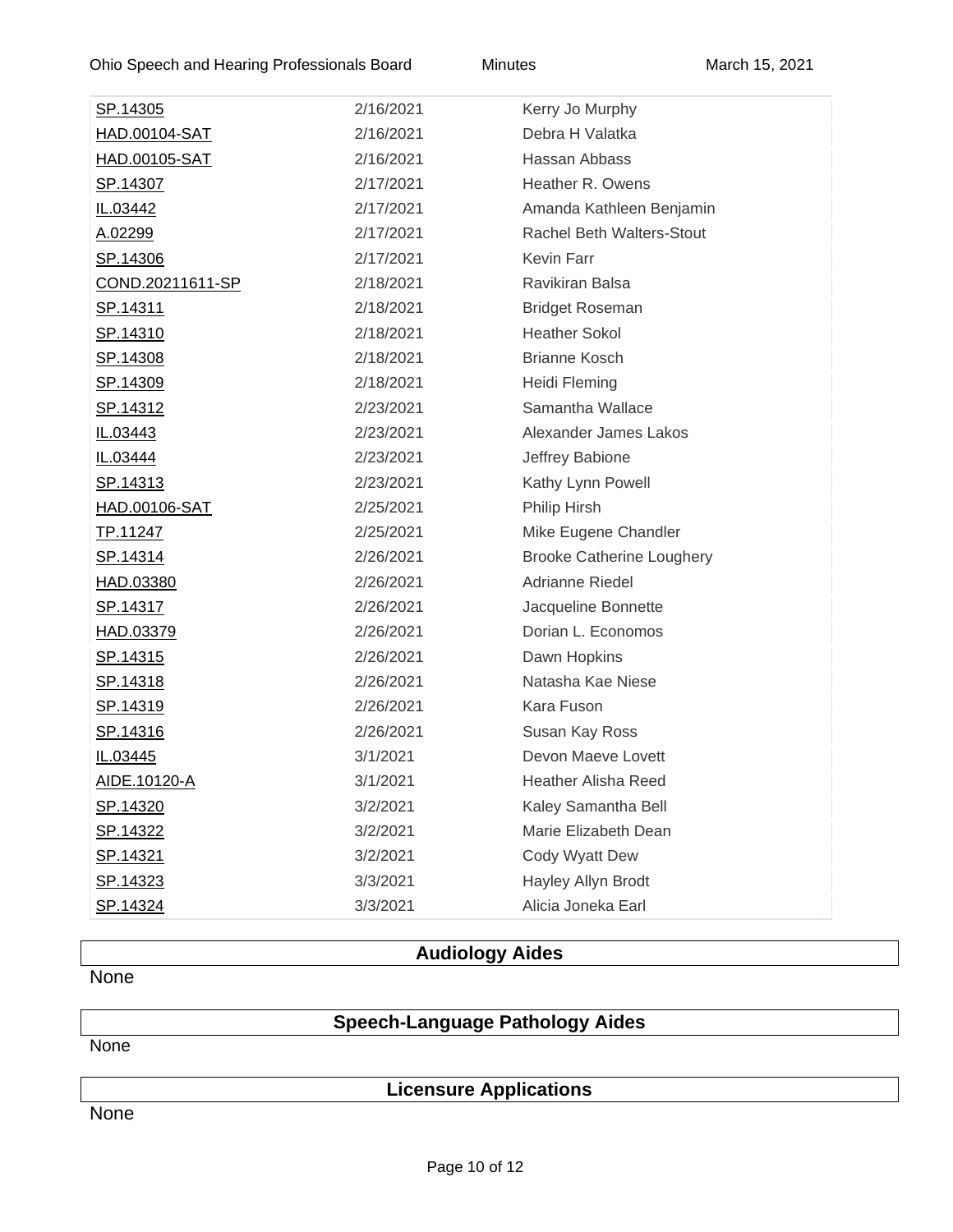### **Special Applications**

None

### **LICENSING SUMMARY**

#### **(Note: includes licensees with 12/31/2022 and 07/01/2021 expiration date)**

| Audiology                             | 1,093  |
|---------------------------------------|--------|
| Audiology Aide                        | 95     |
| Conditional Speech-Language Pathology | 377    |
| Dual - Audiology and Speech-Language  | 32     |
| <b>Hearing Aid Dealers</b>            | 237    |
| <b>Hearing Aid Satellites</b>         | 415    |
| <b>Hearing Aid Fitters</b>            | 465    |
| <b>Inactive Audiology</b>             | 67     |
| Inactive Speech-Language Pathology    | 370    |
| Speech-Language Pathology             | 8,107  |
| Speech-Language Pathology Aide        | 5      |
| <b>Trainee Permit Holders</b>         | 48     |
| <b>TOTAL</b>                          | 11,311 |

| Pending Renewals (Note: as of 03/07/2021)                          |       |  |
|--------------------------------------------------------------------|-------|--|
| (Note: summary reflects licensees with a 7/1/2021 expiration date) |       |  |
| Audiology                                                          | 193   |  |
| <b>Audiology Aide</b>                                              | 41    |  |
| <b>Hearing Aid Dealers</b>                                         | 81    |  |
| <b>Hearing Aid Satellites</b>                                      | 216   |  |
| <b>Hearing Aid Fitters</b>                                         | 175   |  |
| <b>Inactive Audiology</b>                                          | 31    |  |
| Inactive Speech-Language Pathology                                 | 174   |  |
| Speech-Language Pathology                                          | 1,999 |  |
| Speech-Language Pathology Aide                                     |       |  |
| Total Licensees with 7/1/2021 expiration date:                     | 2,912 |  |

#### **(Note: Pending Renewals as of 01/21/2021 total was 3,148)**

#### **COMMITTEE REPORTS**

A. Rules Committee – Matt Starner, Committee Chair

Mr. Starner reported that the Rules Committee met on February 24, 2021. The committee reviewed the 2021 strategic plan of work initiatives that were assigned to the committee. Mr. Starner stated that the committee has moved forward with the rule-making process for the fiveyear rules scheduled for this year. The rules for the temporary license for out-of-state military licensees are pending review by the Office of Common Sense Initiative. He reported that Mr. Thornton and Assistant Attorney General Hawkinson are reviewing criminal offenses that the Board will deem disqualifying offenses for initial applicants and should have an update by the next committee meeting. Mr. Starner stated that the Committee distributed a notice for public comment on proposed rules that will run through April 16, 2021. He also urged all board members to submit their ideas for proposed rules to the committee.